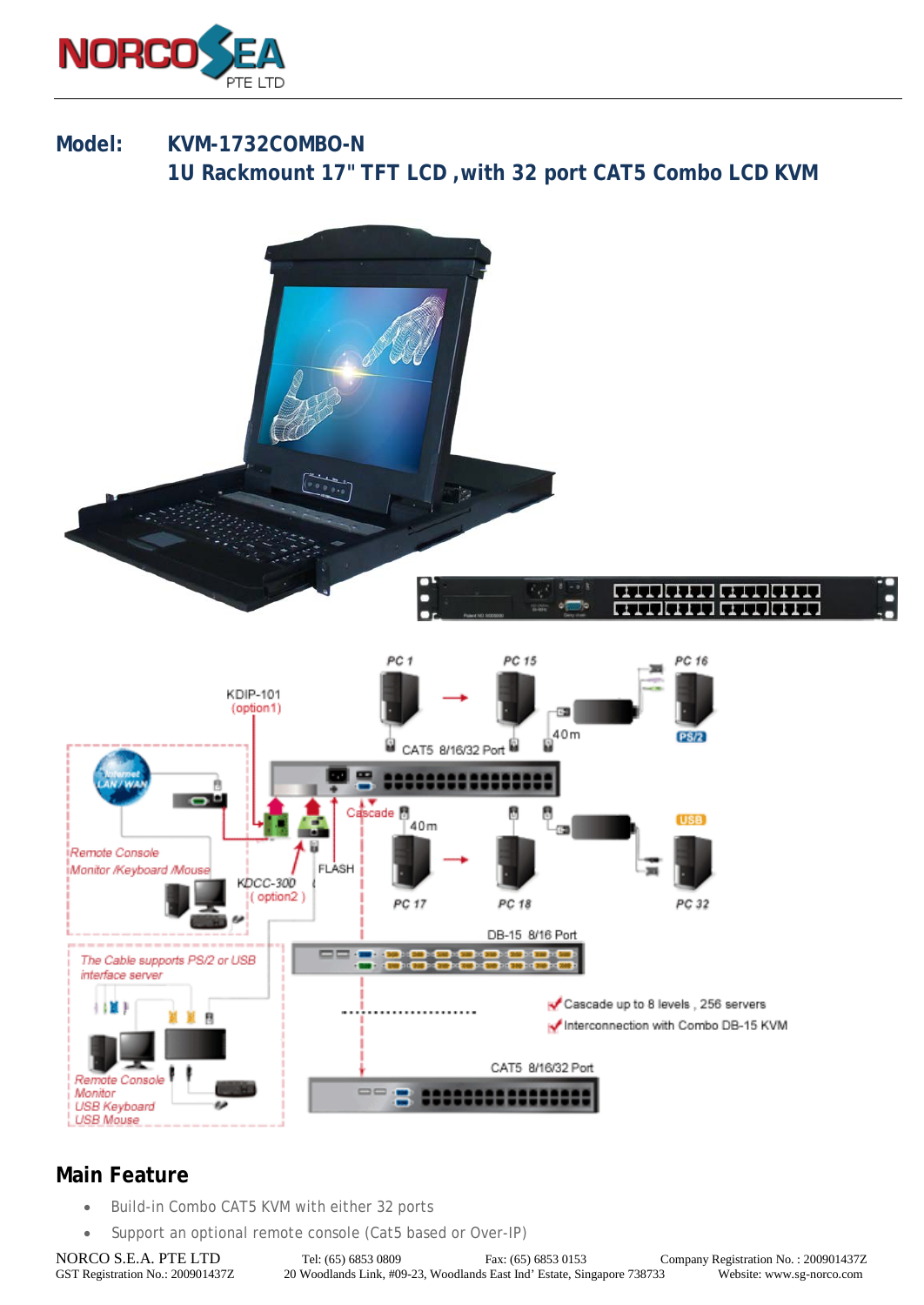

- 104 keys keyboard with touchpad.
- VGA-USB / VGA-PS2 connector dongle up to 40 meters (132 feet) Cat5 cable
- Cascade switches up to 8 levels and Mix switches between Cat5 & DB-15 KVM
- Support DOS, Windows, Netware, Unix, Linux, Mac OS.
- Hot Pluggable Add or remove connected PCs without having to power down the KVM switch or PCs.
- Superior video quality Up To 1280 X 1024 , DDC2B
- No software required easy PC selection via Push Buttons, Hot Keys or OSD (on screen display).
- Auto Scan Mode for monitoring PCs
- Firmware upgradeable for staying compatible with new coming computers
- Metal case, rack mountable Support DDC2B for all ports

| Specification                             |                    |                                                                                                                                                                                                           |  |
|-------------------------------------------|--------------------|-----------------------------------------------------------------------------------------------------------------------------------------------------------------------------------------------------------|--|
| <b>Product Model</b>                      |                    | KVM-1732COMBO-N                                                                                                                                                                                           |  |
| LCD                                       | Size               | <b>17" TFT</b>                                                                                                                                                                                            |  |
|                                           | Resolution         | 1280 x 1024                                                                                                                                                                                               |  |
|                                           | Max. color         | 16.7M                                                                                                                                                                                                     |  |
|                                           | Luminance          | 300 cd/m2                                                                                                                                                                                                 |  |
|                                           | View Angle         | $178^{\circ}$ (H), $178^{\circ}$ (V)                                                                                                                                                                      |  |
|                                           | <b>Pixel Pitch</b> | 0.264 x 0.264 mm                                                                                                                                                                                          |  |
|                                           | Contrast Ratio     | 1000:1                                                                                                                                                                                                    |  |
| LEDs / Port                               |                    | 32                                                                                                                                                                                                        |  |
| Power                                     |                    | 1                                                                                                                                                                                                         |  |
| <b>Computer Connections</b>               |                    | 32                                                                                                                                                                                                        |  |
| Maximum Computer Connections              |                    | 256                                                                                                                                                                                                       |  |
| <b>Computer Connectors</b>                |                    | RJ-45 Connector                                                                                                                                                                                           |  |
| <b>Console Ports</b>                      |                    | 1 (One Local), plus 1 Optional Modules : Selectable CAT5-Based or IP Remote<br>Console                                                                                                                    |  |
| CAT5-Based Remote Console (Optional)      |                    | 1 x RJ-45 connector up to 300 Meters (1000 feet) with CAT5 cable;<br>Remote receiver support 1 x VGA ( up to 1280 x 1024 resolution ), 2 x USB for KB<br>& Mouse, 1 x KVM port for connecting an extra PC |  |
| IP-Based Remote Console Module (Optional) |                    | 1 x RJ-45 connector for 10/100M Ethernet (remote console up to 1600 x 1200<br>resolution), 1 x DB-9 male connector for Modem, Null Modem and serial power<br>control, 1 x mini USB 2.0 receptacle         |  |
| Daisy Chaining                            |                    | Daisy Chainable up to 8 levels ; Connector : DB-15 (female type)                                                                                                                                          |  |
| <b>Computer Selection</b>                 |                    | On Screen Display (OSD), Hot Key, Push Button                                                                                                                                                             |  |
| Hotkey                                    |                    | Provide various Hotkey (Scroll-Lock/ Cap-Lock / Num-Lock / Alt-Ctrl-Win)                                                                                                                                  |  |
| Auto-Scan Intervals                       |                    | $5 - 99$ Sec.                                                                                                                                                                                             |  |
| Keyboard / mouse Emulation                |                    | PS/2                                                                                                                                                                                                      |  |
| Video Resolution (Local Console)          |                    | 1024 x 768 for 15", 1280 x 1024 for 17" and 19"                                                                                                                                                           |  |
| Video Resolution (Remote Console)         |                    | 1600 x 1200 for CAT5-Based 500 feet remote console;<br>1024 x 768 for CAT5-Based 1000 feet remote console;<br>1600 x 1200 for IP-Based remote console                                                     |  |
| Power Adapter                             |                    | AC 100-240V, 50/60Hz, DC 12V / 4A, 48w via IEC type cord                                                                                                                                                  |  |